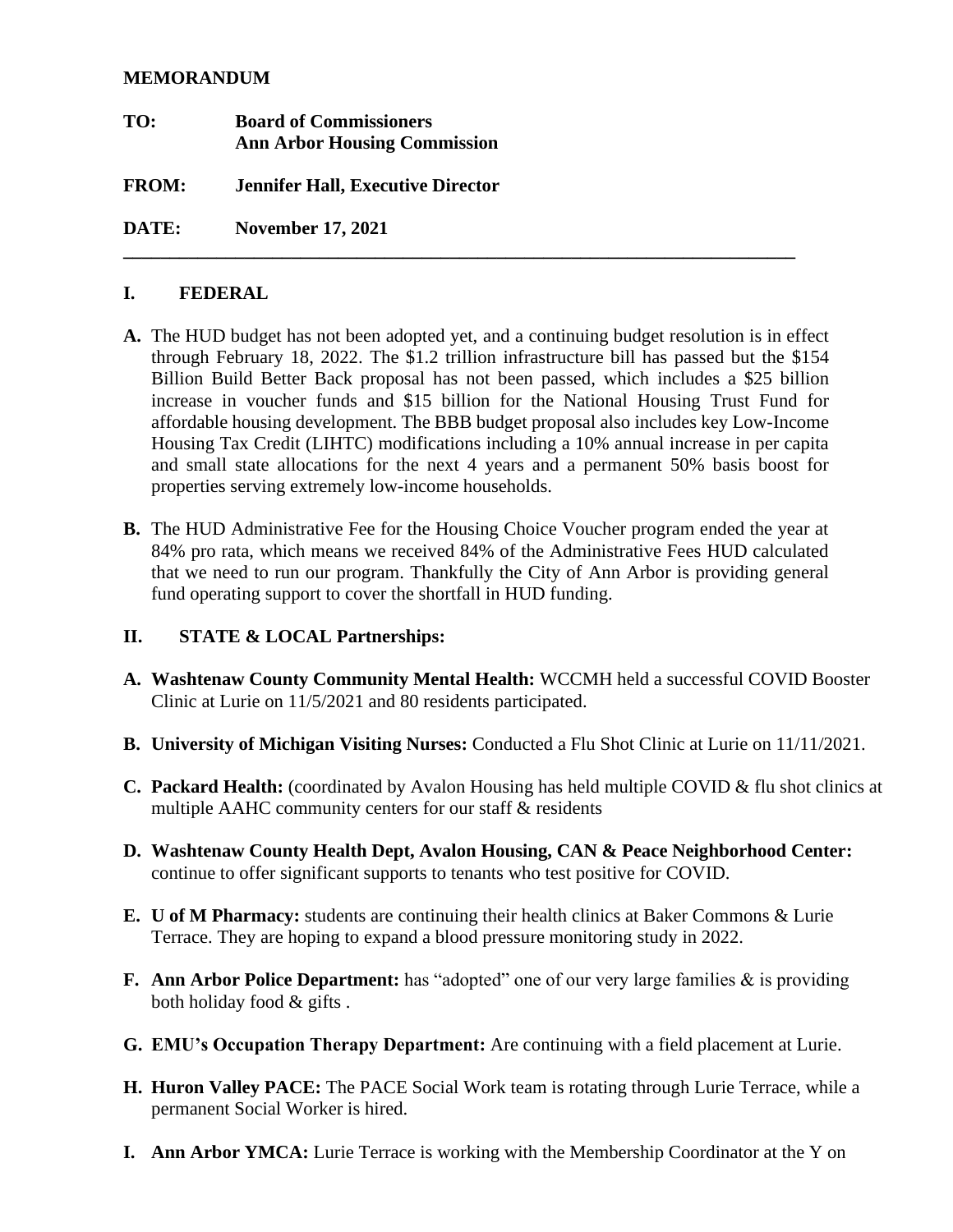partnership possibilities, including possible periodic bus transport from Lurie to the Y.

- **J. Ann Arbor 2030:** AA2030 is a public/private partnership working to reduce existing building energy consumption, water use and transportation emissions by 50% by 2030. A UM Grad student is conducting research to determine the best methods and messages to reach occupants and tenants. We worked with our non-profit service providers to recruit several AAHC tenants to participate in the research.
- **K. Forth Mobility:** Forth applied for and received a \$5 million Dept of Energy Grant, in partnership with the AAHC and other public housing authorities  $\&$  non-profit housing providers to add electric vehicles to their fleets and provide access to the vehicles to residents.
- **L. Ecology Center and CAN:** Are working together to conduct outreach to our tenants to provide zero waste education programs.
- **M. City of Ann Arbor Assessor Office:** Determined that due to the ownership structure of Lurie Terrace, the property is tax exempt. The City previously received about \$92,000/year in property taxes from the State of Michigan, under a State program for properties that house seniors. Since we purchased the property in March 2021, the City Assessor worked with the State of Michigan Treasury Department to continue the State tax payment for 2021, until the tax-exempt status takes effect in 2022.

# **III. FINANCIAL REPORT AND UPDATE**

November 2021 financial reports are included in this packet.

## **IV. PROCUREMENT ACTIVITIES BEYOND (\$25,000+)**

\$153,020 with Huron Valley PACE for on-site services at Lurie Terrace. The contract is a 3 year contract as a result of the 3-year grant received from the Ann Arbor Area Community Foundation.

## **V. PERSONNEL**

- A. **Staffing:** Welcome to Hillary Vandenberg, Administrative Assistant for the HCV Program and Alexa Bartha as a Waitlist Occupancy Specialist.
- B. **Training:** Congratulations to Patricia Butler for completing her HCV Specialist Training, Angie Killom for completing an EIV Discrepancy training certificate, and Zhe-Ante Johnson for completing the PBV Blended Occupancy training. Barb Dufour and Tulio Decan are participating in a multi-month development training conducted by CEDAM.
- C. **COVID:** 1 staff tested positive for COVID, and 6 tenants have tested positive for COVID in December. Packard Health Clinic was able to secure 4 doses of monoclonal antibody treatments for 4 tenants, which enabled them to recover faster with fewer symptoms. All of the tenants and the staff person who tested positive were fully vaccinated and had received booster shots as well.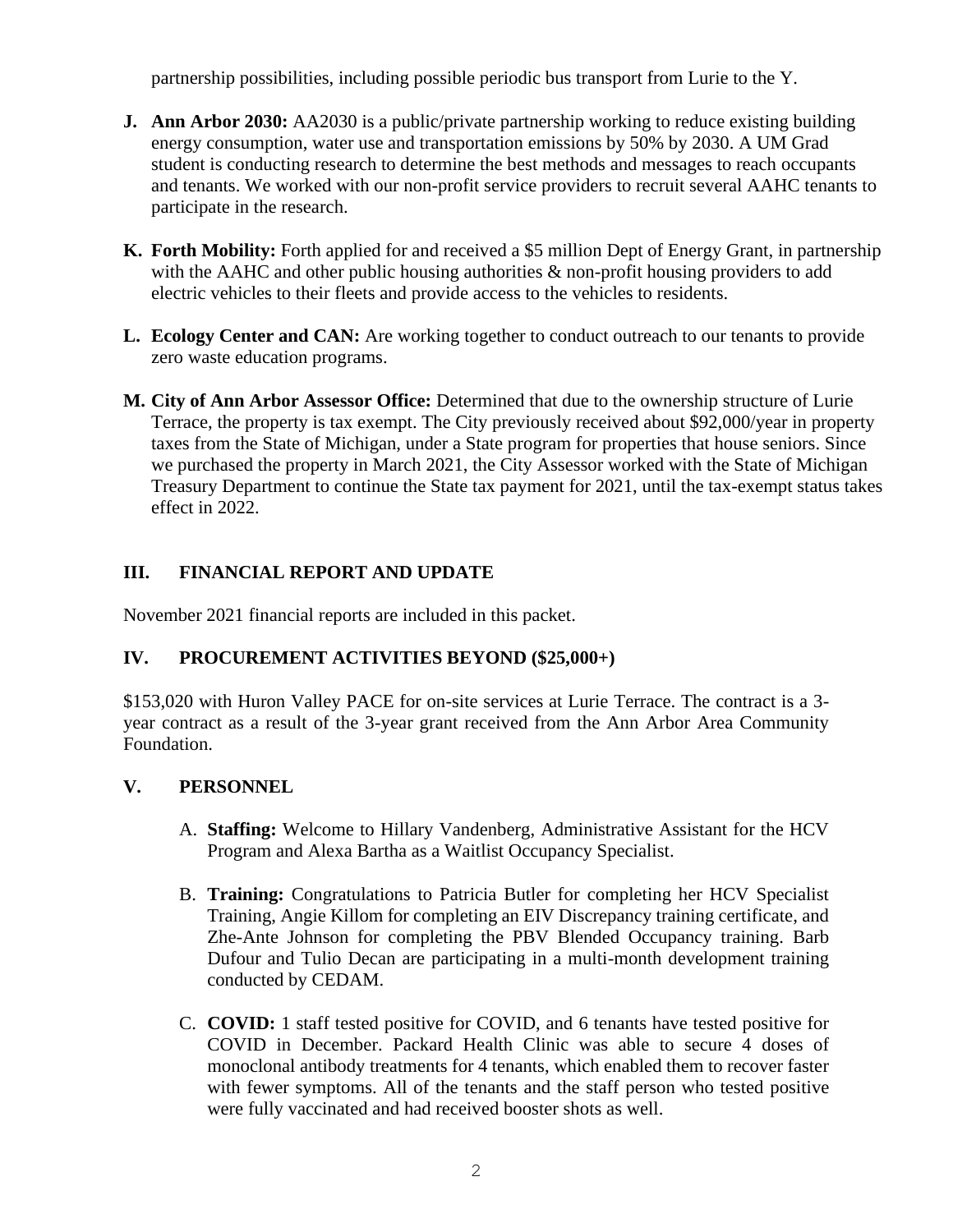### **VI. OPERATIONS**

- A. **Non-Elderly Disabled Voucher Program**: All 45 NED vouchers are leased up from the 2018 award and 90 NED vouchers are leased up from the 2019 award. In addition, we have leased-up 25/41 new NED allocated through the CARES Act in 2020 and we have to lease-up another 75 NED vouchers allocated from the CARES Act in 2021.
- B. **Emergency Housing Vouchers**: 16/29 vouchers are leased up; 9 are approved and in the lease-up process and 2 more referrals are needed from our community partners. 1 referral is porting to another housing commission.
- C. **Voucher Program**: The Voucher Program is focused on leasing up vouchers (regular section 8 and Non-Elderly Disabled) and have pulled 160 people off of the waitlist in one month. Staff are only receiving about a 20% response rate. We are sending two letters in the mail, emailing and calling waitlist applicants. The waitlist is very recent, from 2020, so our best guess is that waitlist applicants are not responding because they have received assistance from another housing authority. Households can sign up for an unlimited number of waitlists all across the United States. Voucher staff have also been focused on leasing up our PBV units with partners at Courthouse Square (33 units) and Avalon (12 units at Hickory Way II). Attached are 2 documents from HUD showing demographic and financial data for the HCV and PBV programs.
- D. **Affordable Program:** Staff and service supports on sites are working to ensure that tenants access community resources for past due rent, food resources, health care, holiday food & gifts, etc. Recently, the Dispute Resolution Center has been working with multiple tenants and communities to address conflict amongst tenants/households. Now that the rent moratorium has expired staff are working with residents  $\&$  community services to ensure past due rent gets paid. We will be returning to "normal" rent collection policies & procedure in Jan 2022.
- **E. Lurie Terrace:** WoMobility has begun tenant and staff interviews, as part of their study of parking and transportation needs. One Lurie tenant successfully test drove the new automated rent payment system through RentCafe in Yardi, so that this amenity can be offered more widely to our tenants. Two new tenants have accepted positions serving meals, and two tenants have accepted positions doing light salting and shoveling around the main entrance, during off-hours. ~ Lurie had a well-attended Thanksgiving Feast, and is planning for a December-holiday feast, as well, with meals to be taken home out of Covid-caution. A group of tenant singers will be serenading neighbors, floor-byfloor.
- **F. Waitlist & Admissions:** The department has created a short application to determine applicant eligibility for special purpose voucher assistance. Customers must complete short series of questions to determine eligibility. If the customer is pre-approved for any of the special purpose vouchers, they are added to the AAHC waiting list for assistance.
- **G. Family Self-Sufficiency Program**: Staff are ramping up recruitment efforts to increase the number of FSS participants. In addition, staff is currently working on creating a Standard Operating Procedures to improve and streamline processes within the program. The department continues to work with WCC and Mi Works to organize and market career, training, and educational fairs.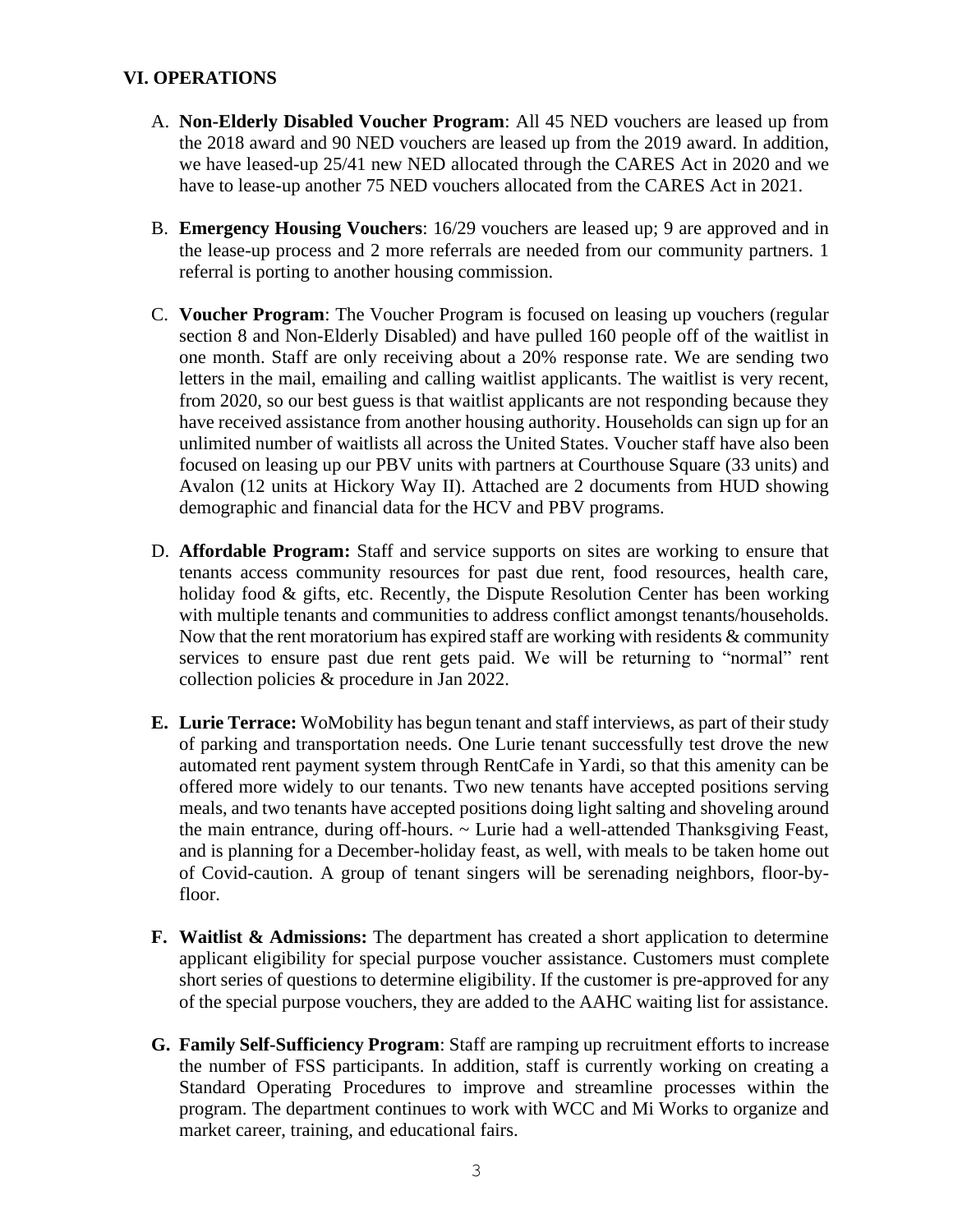### **H. Development**

- a. **415 W Washington:** Continuing to work with the local and state Historic District Commissions on the demolition and replacement design. Tetratech is completing a Phase II Environmental Site Assessment.
- b. **350 S. 5th:** The PUD Area Plan was submitted to the City for staff review which is complete and the next step is to get on the Planning Commission Agenda in December 2021.
- c. **121 E Catherine:** Request for Qualification to select a co-developer was issued in October and we have received several inquiries of interest. Environmental Consulting Solutions is conducting a MSHDA approved Phase I Environmental Assessment. Livingston Engineering is conducting a survey.
- d. **353 S. Main:** Request for Qualification to select a co-developer was issued in October and we have received several inquiries of interest. Environmental Consulting Solutions is conducting a MSHDA approved Phase I Environmental Assessment. Livingston Engineering is conducting a survey.

### **I. Finance:**

- a. Finalizing the FY21 unaudited audit/FDS submission to HUD
- b. Finalizing the AAHC audit. Expect to present audit at the November 2021 Board meeting.
- c. Lurie Terrace audit field work and related HUD reporting requirements
- d. Quarterly financial reports for investors, lenders, regulatory agencies.
- e. Hiring process for additional Financial Analyst position approved in FY22 budget for January 2022.
- f. Creating digital archives of finance/accounting records
- g. Drafting FY22 LIHTC budgets for presentation at the November Board meeting.
- **J. Facility and Maintenance:** Tim Olivier is working with Tulio Decan on the following projects:
	- a. Maintenance staff are conducting winter preventive maintenance at all properties.
	- b. Meeting with insurance company and contractor to determine if damage that caused generator to fail at Miller Manor is covered under insurance. Another on-site meeting with the insurance company took place and we are expecting a determination from them soon.
	- c. Conducting masonry engineering assessment on Miller building.
	- d. Due to the difficulty of getting a scope of service from an engineer to get bids for fire sprinklers installed into the units at Miller, Baker and Lurie, we are now going to issue a Request for Proposal that is a design & build proposal, where the respondent includes a design in the response.
	- e. Reconstruction of the  $2<sup>nd</sup>$  floor public balcony at Baker Commons, including replacing the roof and ceiling.
	- f. Working with an engineer to assess the foundation at the community center at Hikone, which has water damage.
	- g. Working with an engineer to assess the cause and how to fix the water erosion at Broadway Terrace.